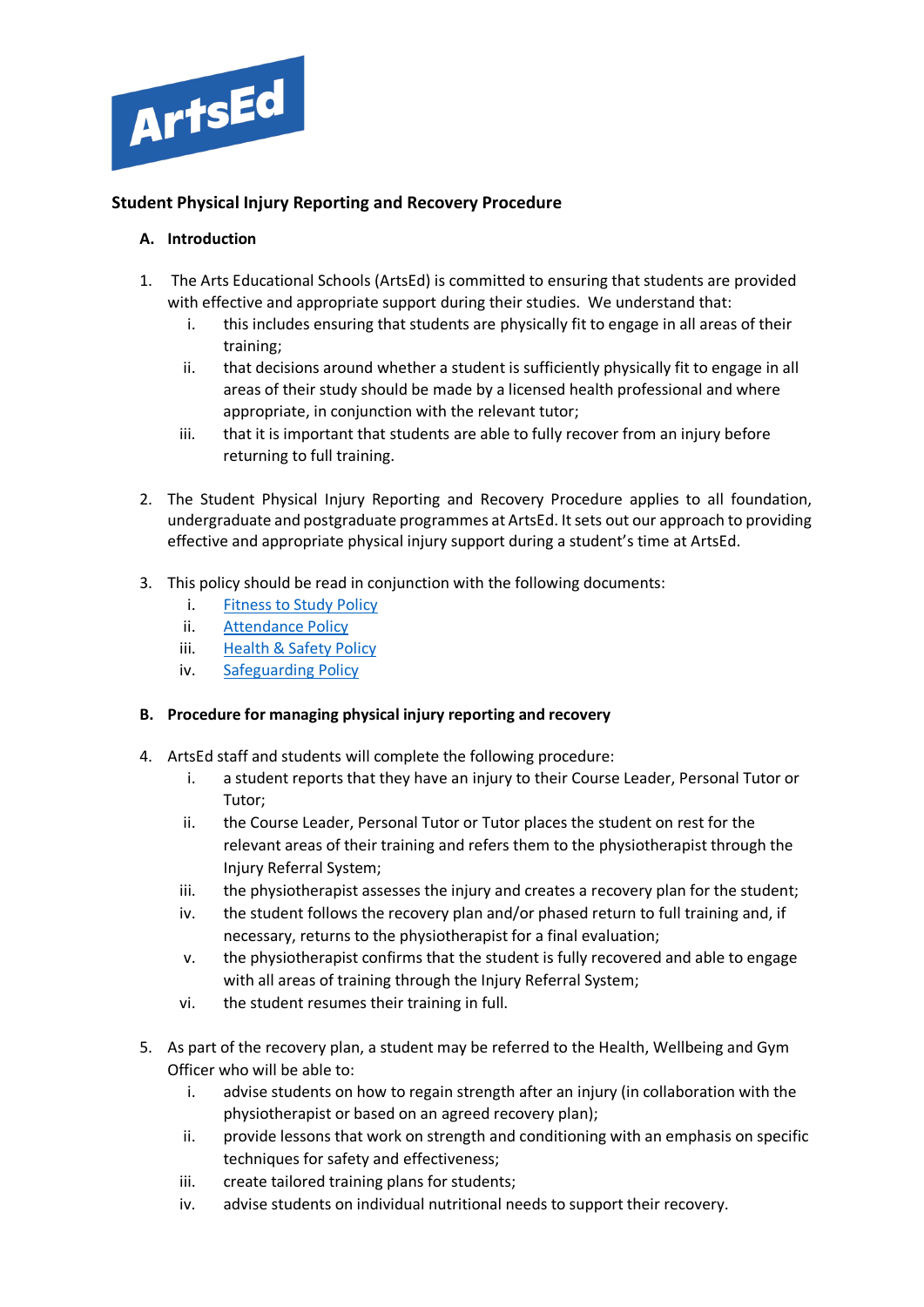6. Injuries that occur on ArtsEd property or during an ArtsEd event, must be reported according to the reporting procedure outlined in the [Health & Safety Policy.](https://artsed003.blob.core.windows.net/policy/health-and-safety-policy.pdf)

## **C. Support available for students with physical injuries**

- 7. ArtsEd has a duty of care to ensure the necessary guidance and support is available to our students.
	- i. **Personal Tutor**: Students with physical injuries are encouraged to speak with their Personal Tutor regarding any issues that are affecting them or their training. The Personal Tutor may then refer that student for physiotherapy or any other support that may be required.

**Physiotherapist:** Students that report an injury should be directed to the physiotherapist on site for an evaluation and recovery plan.

- ii. **Health, Wellbeing and Gym Support:** Students can self-refer to the Health, Wellbeing and Gym Officer who is able to provide advice and support in several areas such as nutrition, injury prevention, injury recovery, overall wellbeing and gym use.
- iii. **Student Support:** Students should be directed to the Student Support and Wellbeing Team where there is a concern. The student can contact the Student Support Team by either dropping by the HE Administrative Office or sending an email to [studentwelfare@artsed.co.uk.](mailto:studentwelfare@artsed.co.uk)
- iv. **Student Counselling:** Students can self-refer to ArtsEd's Counselling Service. Students can book a session with the Counselling Team by sending an email to [Counselling@artsed.co.uk.](mailto:Counselling@artsed.co.uk) The Student Counselling Service offers confidential space for students to seek advice about, and discuss matters impacting on, their psychological wellbeing including where such arises from a physical injury. Students are offered:
	- a. Short-term 1-2-1 counselling which can help students work on immediate problems;
	- b. assistance with developing healthy coping techniques;
	- c. support with gaining understanding of underlying issues; and
	- d. assistance with developing a longer-term treatment plan, if necessary.
- v. **Togetherall:** Togetherall is a clinically-managed, online community designed to improve mental health. Students can access the 24/7 online support via our Student Services Online Platform or by visitin[g www.togetherall.com.](http://www.togetherall.com/)
- vi. **Fitness to Study:** If the injury is long-term, the Fitness to Study Procedure may be commenced in line with the requirements of the [Fitness to Study Policy.](https://artsed003.blob.core.windows.net/policy/fitness-to-study.pdf) The aim is to respond to and manage any concerns regarding a student's health or behaviour where it is thought that it is seriously impacting their ability to study. It may also be used where a student's health or behaviour is having an impact on other people, such as other students at ArtsEd and staff members. The procedure is intended to be supportive and is in place to enable students to successfully complete their studies, where possible.